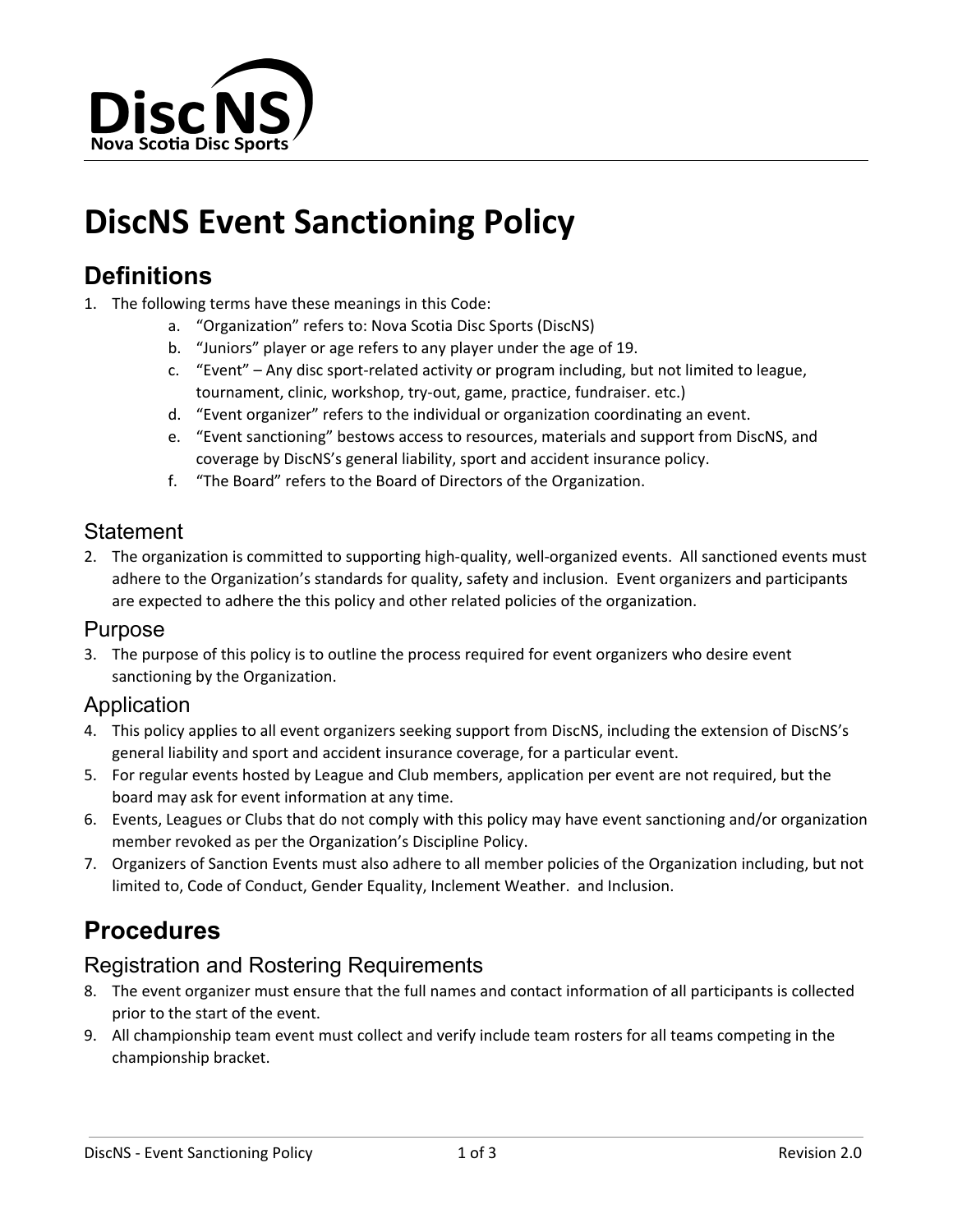### Participant Waivers

- 10. The event organizer is required to ensure that all participants complete and sign waivers (either hard copy or online) prior to participation in the event. Waivers must be acquired from the Organization or approved by the board.
- 11. For events with Junior participants, the event organizer must ensure that parents or legal guardians complete and sign a waiver that includes unaccompanied minor consent, and medical authorization, prior to participation in the event.

### Age Appropriate Participation

- 12. All competitive events must segment participants in to age appropriate groups.
- 13. For events where Junior participants participate alongside adults, at least 1 trained or certified NCCP Competition-Introduction coach must be present at the event as a non-player.
- 14. For tournaments, leagues, and events that fall within the 'train-to-compete', 'learn-to-win' or 'train-to-win' LTAD state, 'participants must be at least 16 years of age to participate in events where participants may compete with or against adult players (19 and older).

# **Information, Facilities and Amenities**

### Basic Amenities

- 15. The event organizer must ensure adequate access to washrooms and potable water for the duration of the event and ensure that washrooms are kept in usable condition.
- 16. Prior to the event, the event organizer must communicate the location of water, washrooms, and other amenities to all participants.

### Food

17. If "food" is provided, the event organizer must ensure that safe food handling practices are met, and that allergens are contained and prominently displayed.

### First-Aid

- 18. The tournament must have a first-aid plan. At a minimum, events must include the following
	- a. Events must have at least one individual who is trained in Red Cross Emergency First Aid (or equivalent) present at each field location through the event. The individuals agree to be named in the plan. The names of all individuals must be keep at a central, identified, location.
	- b. The first-aid plan may include resources and staff of a facility, external resource, etc. if those resources are available and informed of the event requirements.
	- c. One central area at each field location must be clearly identifiable as what is commonly referred to 'Disc Central' or HQ. Each location must have a suitably size first-aid kit at HQ. The first-aid must be inspected prior to the start of the tournament and restocked as required. All expired product must be removed and replace.
	- d. Each central area must have ice and/or cold compress in stock during the event that must only be used for injury.

### Facilities and Permits

- 19. The event organizer is responsible for obtaining any required permits and permissions to use facilities (ie: sports fields, classrooms, changing rooms, etc.) associated with the event and for ensuring that all facility-specific rules and policies are adhered to by participants and spectators.
- 20. The event organizer is responsible for ensuring that facilities and equipment are set up in a manner considered safe for play and that no adverse hazards are present during the event.